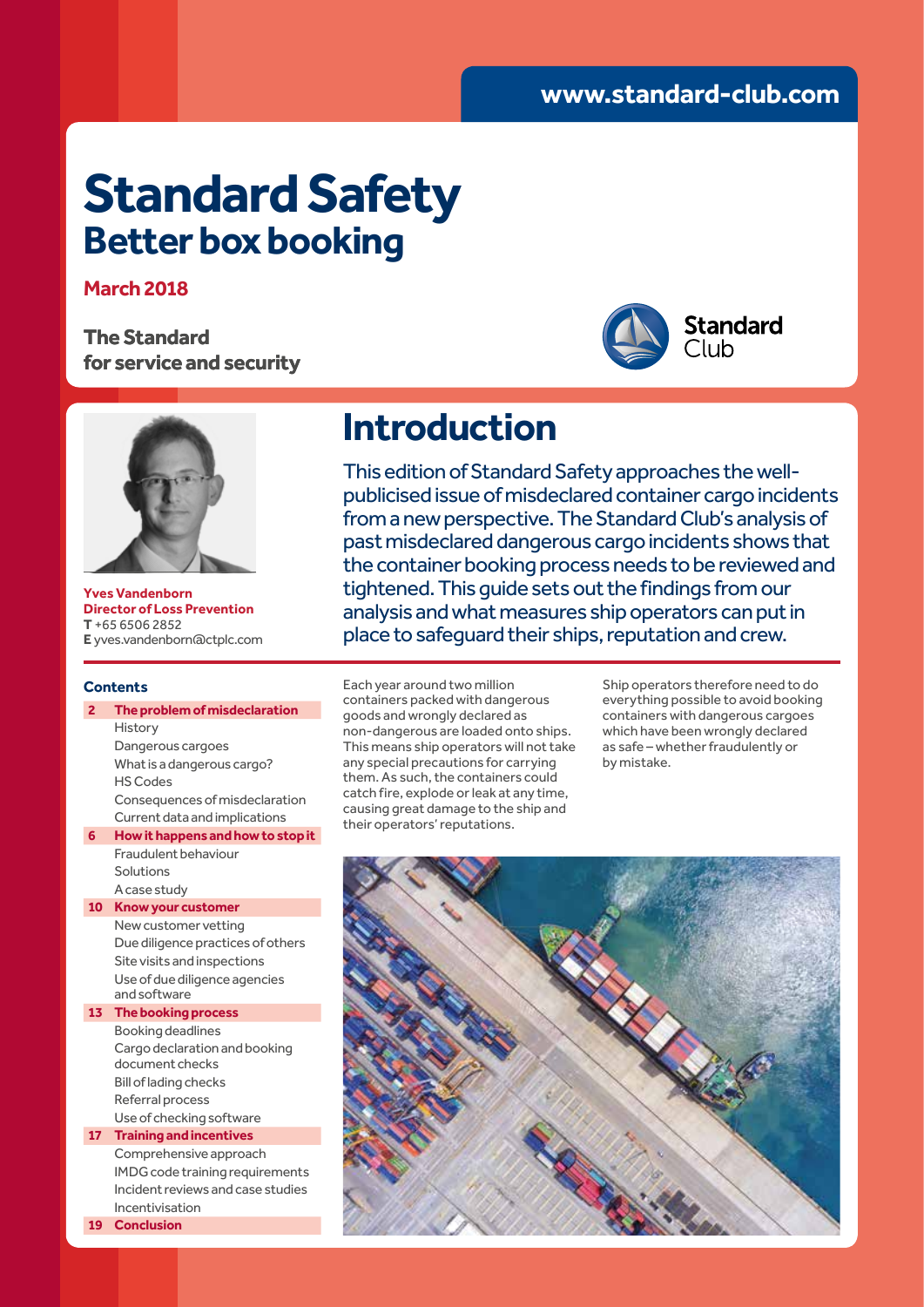## **The problem of misdeclaration**

The misdeclaration of dangerous container cargoes as being harmless is shockingly commonplace. Shortcomings in ship operators' booking systems mean frauds and mistakes continue to go undetected – with potentially disastrous results.

### **History**

The misdeclaration of cargo is not a new phenomenon. The Standard Club has long campaigned to raise awareness of the issue and the risks it represents to ship operators.

In July 2014, we published a special edition of Standard Cargo on the topic. This referred to the well-known cases of container fires on the *Recife* in 1991, *Anconcagua* in 1998 and *CMA Djakarta* in 1999.

In all three cases, the cargo was calcium hypochlorite, a chemical commonly used and transported. At anything above 30°C in a confined space, it can undergo an exothermic chain reaction leading to fire, explosion and toxic emissions.

More recent cases include the *Maersk Seoul*, *Maersk Londrina*, *Barzan*, *Al Ula*, *Hanjin Green Earth* and *Cape Moreton*  in 2015 and the *APL Austria* in 2017. Undeclared calcium hypochlorite is suspected in all these cases. Charcoal and expandable polystyrene beads are also common causes of such incidents.

**What is a dangerous cargo?** Dangerous cargoes are listed in

volume two of the three-volume IMDG code and are divided into nine hazardous risk classes. Each cargo has a 'proper shipping name' and one or more four-digit United Nations (UN) identification numbers.

For each cargo, the code identifies subsidiary risks, UN packing group(s), special provisions, limited quantity per inner packaging, packing instructions, special packing provisions, emergency schedules for fire and spillage, stowage and segregation provisions, and cargo properties and observations.



While the code is comprehensive and well intentioned, it suffers from its ever-increasing length and complexity. It also has a number of grey areas, such as the fact that not all of it is mandatory. It is these grey areas that some manufacturers and shippers seek to abuse.

To understand how the IMDG code works in practice, it is useful to look at the example of calcium hypochlorite – which is by far the most commonly misdeclared dangerous cargo.



The shipping industry has responded in

### various ways. These range from biennial updates of the International Maritime Organization's increasingly

complex International Maritime Dangerous Goods (IMDG) code, to an ever-wider range of cargoes being banned by liner operators.

But the consequence of greater restriction is greater incentive for some manufacturers and their shippers to commit fraud to export their products. A dangerous cargo rejected for shipment will find its way onto a ship one way or another.

Recognising the issue, the International Group of P&I Clubs and the Cargo Incident Notification System (CINS) published Guidelines for the Carriage of Calcium Hypochlorite in Containers in May 2016 and revised it in January 2017 and January 2018. They show that – properly declared, packed and stowed – calcium hypochlorite is safe to carry in containers and need not be banned.

However, while operators' booking offices continue to reject it – or charge excessively for carrying it – the temptation to commit fraud remains.

### **Calcium hypochlorite**

Calcium hypochlorite is a product used for sanitising public swimming pools, disinfecting drinking water and as a bleaching agent. Global production for both domestic and export markets is estimated at about 400,000 tonnes a year and it is normally shipped in granular or tablet form.

Calcium hypochlorite is generally designated as an IMDG class 5.1 oxidising agent due to its high oxygen content. At normal temperatures, it slowly decomposes to release heat, oxygen and chlorine gas. At higher temperatures, the rate of decomposition increases and, if the heat is not able to escape, a chain reaction can result in a

fire and/or explosion.

The decomposition can be accelerated by contamination with organic materials (such as oil), inorganic materials (such as metals) or moisture. If calcium hypochlorite is mixed with organic materials, it can result in a fire without the need for an external

ignition source.

As such, the code also specifies that the cargo must only be carried on deck and must be 'shaded from direct sunlight and all sources of heat and be placed in adequately ventilated areas'. That means avoiding hot tank tops and ensuring the container is shielded by

other containers.

#### **Dangerous cargoes**

The IMDG code is the internationally accepted guide for the identification and safe transportation of dangerous goods in packaged form. First published in 1965, the code has been mandatory under SOLAS regulations since 2004 and is updated every two years.

The code provides advice on the packaging, labelling, stowage, segregation, handling and emergency response for each hazardous substance. In particular, it requires the issue of a compliant Dangerous Goods Transport Document and a Dangerous Goods Container Packing Certificate for each container.

The code also imposes mandatory training on dangerous cargoes for shore-based personnel including shippers, freight forwarders, container packers and shipping line operators.

Additional requirements of the International Group/CINS guidelines are to use plastic drums with adequate air circulation, put no more than 45kg in each drum and 14 tonnes in each container, and ensure the container remains accessible in the stow. Either dry or reefer containers may be used provided a proper risk assessment is undertaken.

Some calcium hypochlorite products and mixtures are also classed as IMDG class 8 corrosive or alternatively as a class 9 environmentally hazardous substance. The table on page 4 shows the eight different identifications of calcium hypochlorite cargoes in the IMDG code.

As can be seen, while 'calcium hypochlorite' is a proper shipping name, it comes in a confusing range of forms and descriptions. It is nevertheless vital – and indeed a requirement of the IMDG code – that all booking staff are familiar with these varieties and the risks that each one represents.

Furthermore, under the UN Harmonized Commodity Description and Coding Systems, calcium hypochlorite is coded HS 282810. However, extended or similar tariff codes are used in some countries for related bleaching pastes and powders, so again care is needed.

Booking office staff and agents need to know the proper shipping names, UN numbers and shipping requirements of all dangerous cargoes before considering accepting them for shipment.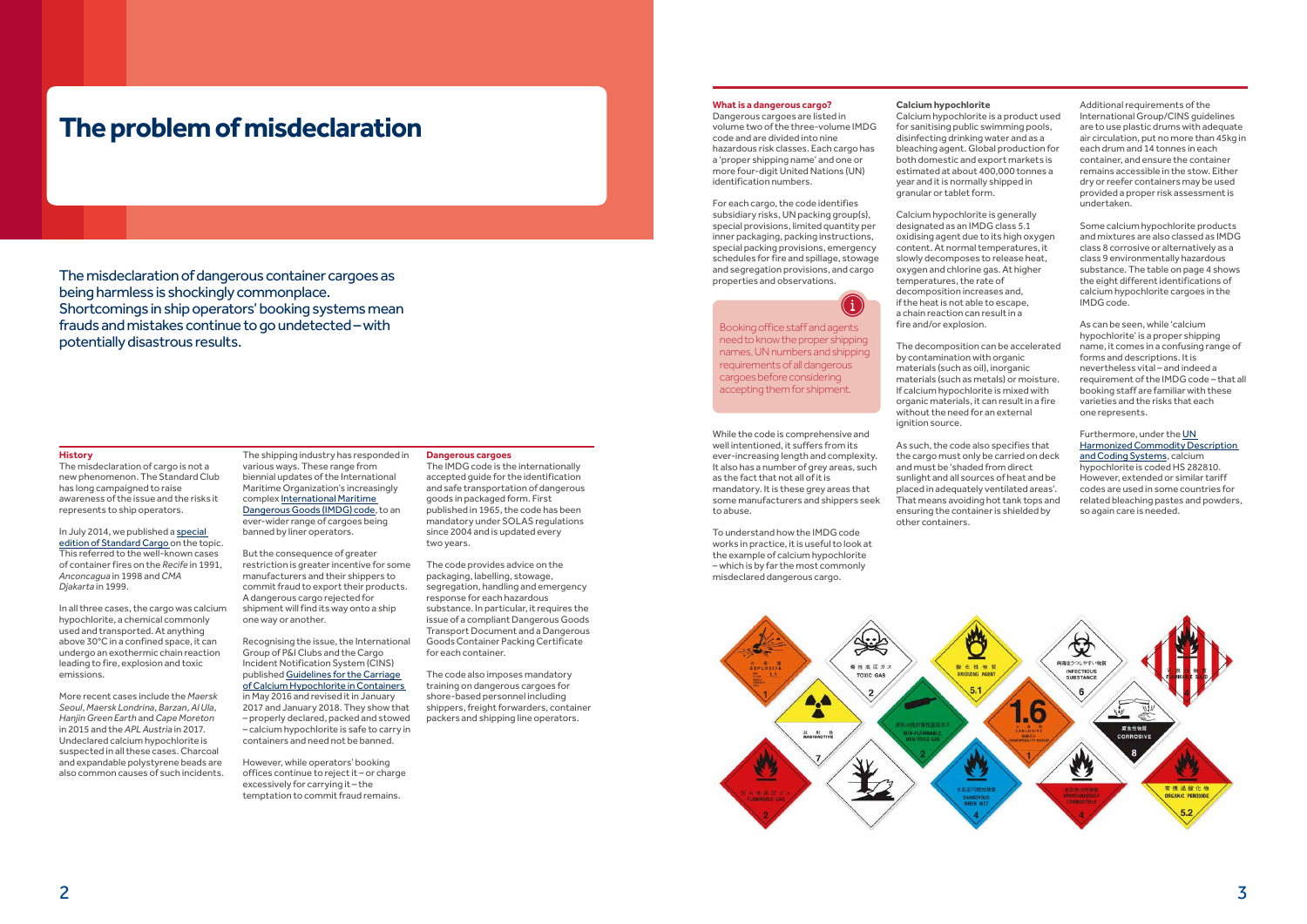### **Consequences of misdeclaration**

If a container with an undeclared dangerous cargo is booked onto a ship, it will be treated by the ship's officers as an ordinary non-hazardous container. In the absence of the required special treatment, the cargo is then very likely to become a danger to the ship, the crew and the rest of the cargo.

For example, if a container with calcium hypochlorite is put into a ship's hold, it will most likely get too hot. At some point in the voyage – which could be anything from hours to weeks after the ship has left port depending on the cargo and how and where it is stowed – the heat from natural decomposition will start to increase in the container.

With limited ventilation in the densely stacked hold, the heat will continue to build. As the temperature increases, so does the rate of decomposition. With nowhere for the heat to go, a selfaccelerating reaction occurs resulting in a violent decomposition.

If there is anything combustible in the container, such as oil or other organic matter, the huge amount of heat will set it on fire – possibly explosively given the oxygen-rich atmosphere. As the fire takes hold, fuelled by further release of oxygen, combustible materials in adjacent containers will also catch fire.

Though container ship crews are trained to fight fires, a major unexpected fire in a fully laden hold several hundred miles from land is very difficult to deal with. First, they have to find the seat of the fire and then they have to find a way of tackling it with limited resources. In many cases, the only option is to abandon ship and wait for rescue.

Once the fire is put out, the results can be catastrophic, including injury or death of seafarers, extensive damage or total loss of the cargo and ship, and pollution of the environment. While such losses may be insured, the ship operator can never undo the suffering caused to crew members or recover the lost time, uninsured amounts and, above all, loss of reputation.

It really does not pay to let a misdeclared container slip through the booking process.

### **Current data and implications**

The Cargo Incident Notification System (CINS) was set up in 2011 by five of the world's biggest container lines: CMA-CGM, Evergreen, Hapag-Lloyd, Maersk Line and Mediterranean Shipping Company. It now has 16 shipping line members, representing over 75% of the container slot market.

CINS aims to share information, amongst its members, on all cargo and container-related incidents via an online database. The aim is to increase safety in the transport chain, reduce the number of cargo incidents on board and on land, and highlight the risk caused by certain cargoes and packing failures.

Exact numbers are only available to CINS members, but from our own investigation, we understand that a large percentage of the reported incidents are related to the booking process.

According to Victor Enzler, Underwriting Marine Manager at XL Catlin: *'While the exact percentage of containers that are misdeclared is subject to considerable debate, many experts maintain that about one-third of all containers are wrongly declared.'*

*'Also, about 10% of the containers in a typical voyage will hold hazardous or dangerous materials. That means one of these modern giants [of 18,000 TEU] could be carrying around 600 containers filled with hazardous or dangerous materials, and their certificates are wrong or incomplete.'*<sup>2</sup>



### **HS Codes**

The UN Harmonized Commodity Description and Coding System, also known as the Harmonized System (HS), is the international standard to describe cargoes for customs purposes. It was created and is administered by the Brussels-based World Customs Organization. HS codes are six-digit numerical codes common to all countries. Countries are permitted to add additional numbers to create their own customs tariffs and for statistical needs, leading to eight-, ten- and sometimes 12-digit national codes which can cause confusion for booking office staff. For example, for calcium hypochlorite (HS 282810), the UK commodity code is 282810000.

HS codes are subject to revision every five years and national tariff codes can change several times a year. There is also potential confusion over HS names. The HS name for calcium hypochlorite is 'Commercial calcium hypochlorite and other calcium hypochlorites'.

Government studies have shown that one out of every three cargoes is misclassified, according to customs compliance specialist 3CE.1

HS codes help booking staff to correctly identify cargoes if the declaration contains a translated name. It is even more important for booking staff to insist on the use of HS codes if non-DG cargoes are booked, as in these cases, there is no UN number to assist with correctly identifying the cargo.



| <b>IMDG class</b>  | <b>UN</b> number | <b>Description</b>                                                                                                                                    |
|--------------------|------------------|-------------------------------------------------------------------------------------------------------------------------------------------------------|
| class $5.1$        | UN 1479          | OXIDIZING SOLID, N.O.S. (CALCIUM HYPOCHLORITE)                                                                                                        |
| class 5.1          | <b>UN 1748</b>   | CALCIUM HYPOCHLORITE, DRY or CALCIUM HYPOCHLORITE MIXTURE, DRY with more<br>than 39% available chlorine (8.8% available oxygen)                       |
| class 5.1          | <b>UN 2208</b>   | CALCIUM HYPOCHLORITE MIXTURE. DRY with more than 10% but not more than<br>39% available chlorine                                                      |
| class 5.1          | <b>UN 2880</b>   | CALCIUM HYPOCHLORITE, HYDRATED or CALCIUM HYPOCHLORITE<br>HYDRATED MIXTURE with not less than 5.5% but not more than 16% water                        |
| class 9            | <b>UN 3077</b>   | ENVIRONMENTALLY HAZARDOUS SUBSTANCE, SOLID, N.O.S.<br>(CALCIUM HYPOCHLORITE)                                                                          |
| class 5.1, class 8 | <b>UN 3485</b>   | CALCIUM HYPOCHLORITE, DRY, CORROSIVE or CALCIUM HYPOCHLORITE MIXTURE,<br>DRY, CORROSIVE with more than 39% available chlorine (8.8% available oxygen) |
| class 5.1, class 8 | <b>UN 3486</b>   | CALCIUM HYPOCHLORITE MIXTURE, DRY, CORROSIVE with more than 10% but not more<br>than 39% available chlorine                                           |
| class 5.1, class 8 | <b>UN 3487</b>   | CALCIUM HYPOCHLORITE, HYDRATED, CORROSIVE or CALCIUM HYPOCHLORITE,<br>HYDRATED MIXTURE, CORROSIVE with not less than 5.5% but not more than 16% water |

Around 60m TEU of cargo is loaded onto ships each year<sup>3</sup> . Estimates suggest that up to 2m TEU could contain a misdeclared dangerous cargo. This is equivalent to over 5,000 TEU of misdeclared dangerous cargo every day.

### $\bf (i)$

2 Enzler V. The Perils of Misdeclared Cargo, Fast Fast Forward, XL Catlin, 14 March 2017. http://xlcatlin.com/fast-fast-forward/articles/the-perils-ofmisdeclared-cargo (accessed 21 August 2017).

3 Neame C. and Pilkington S. *Dangerous goods in maritime container supply chains – ports and sea – and lessons from Tianjin*, presentation by Holman Fenwick Willan, 25 April 2017, citing State Administration reports to IMO on dangerous goods inspections and Maersk Line figures on containers.

Booking office staff and agents should insist on the use of the correct six-digit HS codes for all bookings, both dangerous and non-dangerous cargoes, before considering accepting them for shipment.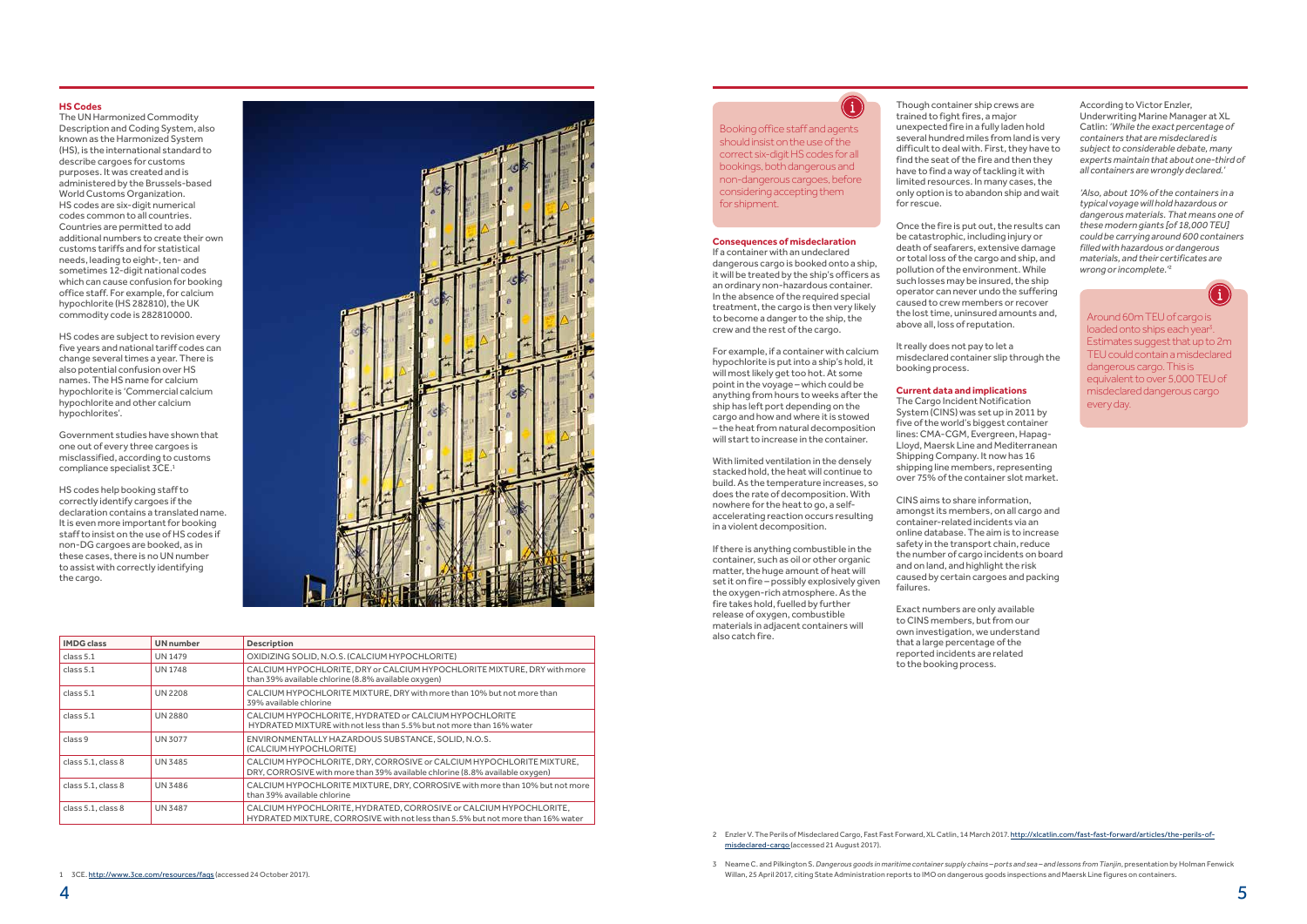

#### **Fraudulent behaviour**

The main reasons for fraudulent misdeclaration of dangerous cargoes in containers are to save time and money, and because there is a good chance of getting away with it.

Dangerous goods require special packaging and stuffing, with limits on package size and quantity per box. Suitable stowage space is also limited on the few ships that do carry such containers, and there is usually a surcharge for doing so. Misdeclaration removes all these costs and restrictions.

But there is always a chance the fraud will be discovered – either by diligence or disaster – so the perpetrators try to cover their tracks.

Accidentally misdeclared dangerous cargoes, while dangerous, are usually relatively easy to spot. It could be anything from a typing error in the UN number, HS code or proper shipping name, or simply a genuine misunderstanding on the part of the shipper. In such cases, booking staff can simply go back to the shipper, ask them to correct the declaration and resubmit or withdraw the booking.

Fraudulent misdeclarations can be much harder to identify.

One of the most common frauds is to

avoid using the proper shipping name for a dangerous cargo. For example, calcium hypochlorite is commonly misdeclared as 'calcium chloride', 'whitening powder' or 'water treatment compound'. Examples of other trade names encountered include 'BK Powder', 'bleaching powder', 'bleaching agent', 'optical brightener', 'CCH', 'disinfectant', 'Hy-chlor' and 'Chloride of lime' or 'Chlorinated lime'. These descriptions are false, fraudulent and provide the ship operator and crew with incorrect information.

Additionally, fraudsters name a non-existent company – or a shell company with no assets – as the manufacturer of the falsely labelled goods. Provided no detailed checks are done, this is more likely to be successful than naming a known manufacturer of calcium hypochlorite, which should raise a 'red flag' for further checking. The real manufacturer's shipper may also prove to be non-existent or a shell to avoid prosecution.

Once a fraud is in motion, it can then work through the transport chain – facilitated by bribes where needed – and gain authenticity as it does so. For example, the shipper provides the fraudulent details to a forwarding agency to arrange export, and the forwarding agency in turn contracts a customs agency to complete the customs declaration and a logistics

company to book the container onto a ship via a local booking agent. Declared all along as a non-hazardous cargo, the remote booking agent – paid on commission and with limited resources – might see little reason to query the booking with the main booking office.

A further part of the fraud can involve last-minute changes on the bill of lading to legitimise the cargo documentation. For example, while the local or main booking office may initially issue a draft bill of lading based on the fraudulent booking information or shipping instructions, the shipper may request amendments at the last minute to the final bill of lading issued by the ship operator's document control department.

Fraudsters hope the subtle differences between the final bill and the draft one will go unnoticed by the ship operator – including either correctly renaming the cargo or adding the correct name as a comment in the 'marks and numbers' box.

To complete the shipment of the apparently safe chemical cargo, the fraudster will also provide a Certificate of Safe Transport for Chemical Goods – ideally issued by a bona fide materials testing laboratory. Obviously, this is relatively easy to organise by providing the laboratory with a sample of the non-hazardous goods that are falsely claimed to be in the container.

## **How it happens and how to stop it**

All booking office staff and agents need to be aware of how fraudulent shippers try to hide dangerous cargoes from them and why. This will help them to spot the 'red flags' of a potential fraudulent misdeclaration.

### **Solutions**

For ship operators, there are two obvious solutions to the problem of misdeclared cargoes – though neither is particularly practical.

One is to inspect every container before loading to ensure that the content matches the declared cargo. However, the complex logistics and huge costs of inspecting 60m TEU a year all but rule this solution out.

The other solution is for all ship operators to agree to carry properly declared and packed dangerous cargoes in containers, for the same cost as non-regulated cargoes.

Dramatically increasing capacity and switching to a flat rate would significantly reduce the time and cost savings to shippers of making a fraudulent misdeclaration – though they would still have to pay for special packaging and packing.

In reality, busy ship operators who are confident of their booking procedures are unlikely to see any commercial benefit in lifting cargo bans. Furthermore, dangerous cargoes do cost more to carry – and freight rates are already at historically low levels. The additional IMDG documentation and checks before loading, the special handling, care and stowage on board, the increased terminal charges and the increased risk to operations are all real costs that ship operators are unlikely to absorb.

There is, however, a third way. As our own investigation shows, the booking process accounts for a large percentage of misdeclared dangerous cargo incidents. Improvements to the booking process can therefore significantly help to identify and prevent misdeclared dangerous cargoes from being accepted for carriage, whether fraudulent or otherwise.

Because cargoes such as calcium hypochlorite are banned by so many shipowners, the ships that do carry them have limited capacity and can charge premium rates – resulting in delays and higher costs for shippers.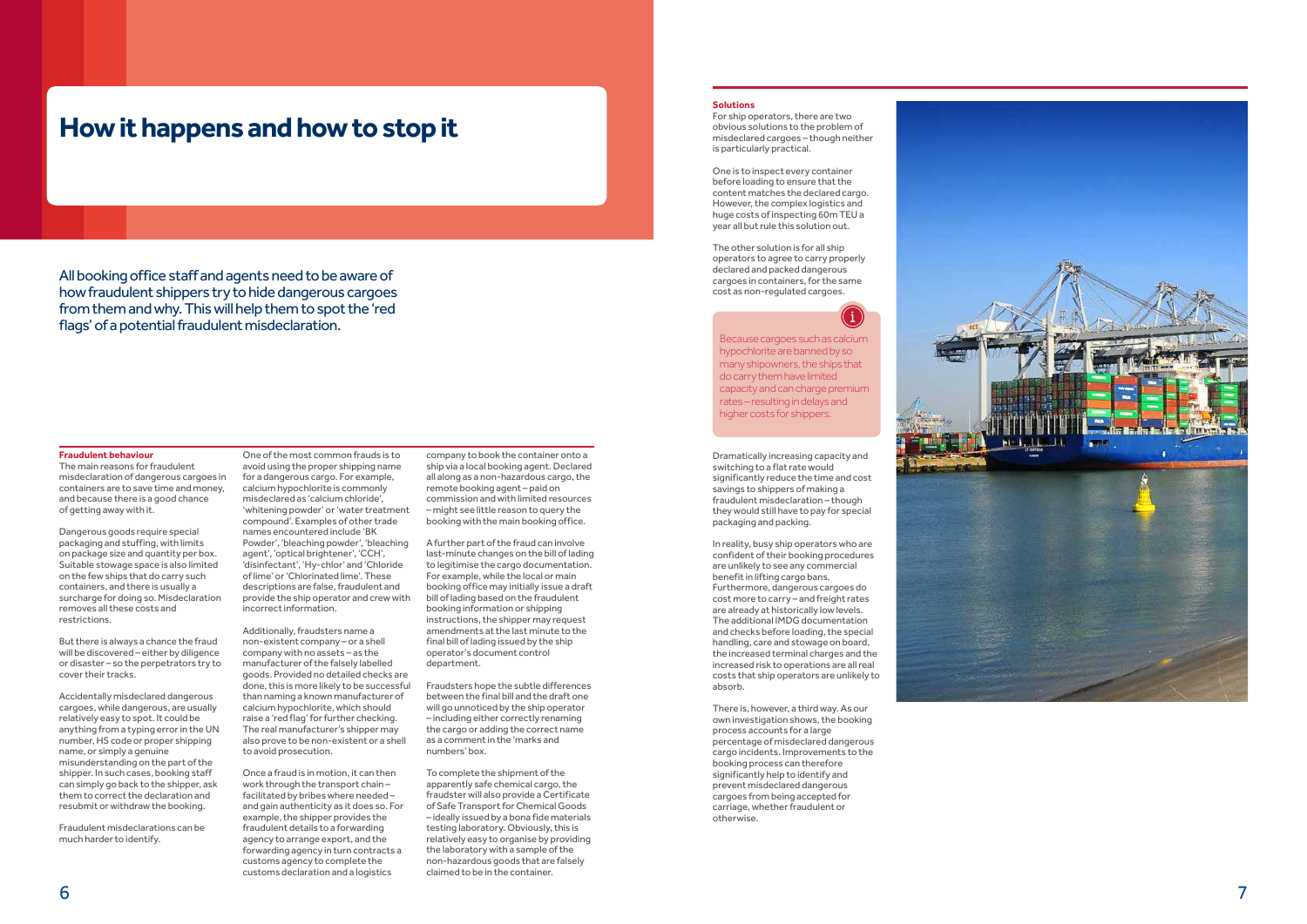

On the booking documentation, the named manufacturer (A) did not exist and the fraudulent shipper (B) was a shell company with no assets. Also involved was a legitimate freightforwarding company (C) and customs agency (D).

### **Red flag 2**

**A robust booking office 'know your customer' (KYC) process would have quickly identified the manufacturer as fake and the trading agent as suspicious. Vetting of the customer's (the logistic company's) KYC process would also have raised concerns.**

### **A case study**

The following case study is based on an investigation by The Standard Club of one of its entered ships. Despite many red flags in the booking process, a misdeclared container of calcium hypochlorite was accepted and then caught fire at sea. This case study shows that improvements to the booking process can help solve the issue of misdeclared dangerous cargoes.

A modern Panamax container ship was owned and technically operated by a shipowner based in Europe, and time chartered to a major south Asian shipping company. The charterer was also a shipowner in a sector where the use of slot charterers was common.

A month later, the charterer's liner port agent (G) – based on documentation provided via the fraudulent shipper (B) – issued a draft bill of lading for the 'water treatment compound' cargo, with the shipper noted as a nonexistent company (H) and the consignee as another company (I).

### **Red flag 3**

**Proper checks in the booking process would have identified the discrepancy between the shipper in the bill of lading and the shipper on the booking documentation. A KYC process would also have quickly identified that the new shipper was fake. The cargo name should have also raised suspicions with the charterer's liner port agent.**

Two months later, the fraudulent shipper (B) arranged for changes to the final bill of lading to be requested by another legitimate freight-forwarding company (J). The final bill of lading now accurately described the cargo as 'calcium hypochlorite'. It also accurately named the shipper as (B), a new consignee (K) and changed the previous consignee (I) to the freight forwarder.

#### **Red flag 4**

**Proper checks in the booking process would have identified the further discrepancies between the final bill of lading, the draft bill of lading and the booking documentation – the most obvious being that the cargo was now explicitly named as a dangerous cargo but not declared as such.**

A month later, four months after the initial booking, the fraudulent shipper (B) issued material safety data sheets (MSDS) and a certificate identifying the main components of the cargo as 'water treatment compound'. At the same time, certification for safe transport of chemical goods was issued for the cargo by a legitimate industry testing centre based on samples provided by the fraudulent shipper (B).

The shipment was a number of containers of calcium hypochlorite manufactured by a chemical factory in China, believed to be a subsidiary of a major industrial conglomerate. However, the fraudulent booking received by the charterer's local booking agent (F) from a legitimate logistics company (E) was for a non-hazardous 'water treatment compound' (see diagram).

### **Red flag 1**

**'Water treatment compound' is one of many synonyms for calcium hypochlorite, so the booking agent should have raised concern with the charterer's main booking office.**

**Red flag 5**

### **Proper checks in the booking process MSDS and certification.**

### **would have identified the discrepancy between the new bill of lading and the**

The containers with the cargo were stowed below deck on the ship – an appropriate location for a benign, non-hazardous cargo, but not appropriate for calcium hypochlorite. The cargo subsequently caught fire during the voyage, setting fire to other containers containing highly flammable cargoes. The flaming ship was in a busy shipping lane and caused considerable risk to other ships. Fortunately, the crew were all able to be evacuated, but the fire took two days to put out and resulted in considerable damage to the ship and its cargo.

The Standard Club's investigation into the fire found that the ship operator in this case did not have the following systems or standards in place (or where they existed, they were inadequate):

- Documented procedures there were no documented booking procedures or instructions for booking agents and freight forwarders.
- Training standards for booking agents – there was little to no training for people booking general or dangerous cargo. It was found that people involved in booking cargo had little understanding of what risks followed from a dangerous cargo misdeclaration. • Assessing booking agents' and
- freight forwarders' relationships with customers – no due diligence or background checks were carried out for new customers. • Information flow to booking agents
- bills of lading were not sent for checking to booking agents.

In addition, the following deficiencies were identified in the charterer's booking process:

- There was no transfer of information when dangerous cargo was shipped on a slot-chartered or consortium partner ship.
- Forwarding and booking agents' software was not compatible with that of the charterer's main booking office.
- Additional cargo types could be added by the freight forwarder without approval of the charterer or shipowner.
- There was no robust approval system for dangerous cargo.

The advice set out in this guide would have helped the ship operator address all of the above shortcomings.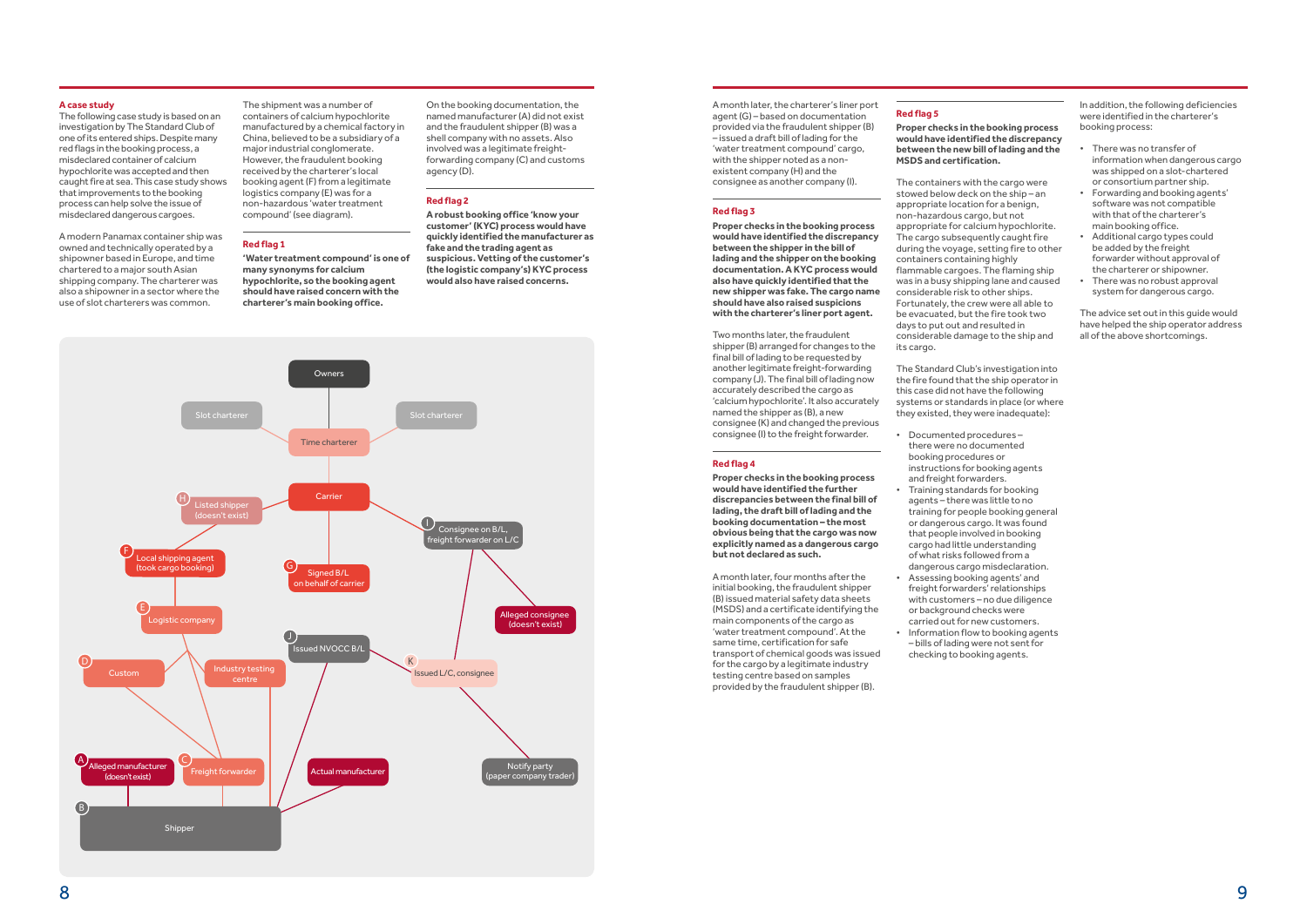

### **Know your customer**

### **New customer vetting**

New business is always welcome in the shipping industry. However, ship operators' booking office staff and agents must be constantly vigilant to ensure that new customers are reputable organisations and that they have a track record of shipping the specified cargo on the route requested.

Key points to check are that the customer is a proper legal entity in their home country, that the manufacturer of the goods – if not the customer – is identified and verified, and that the testing laboratory being used is both reputable and independent of the customer or manufacturer.

All new customers should be required to fill out an application form before any cargo is booked, which should include at least the following:

- Organisation name and contact details
- Ownership structure and registration details
- Organisation metrics (trading results, credit rating, staff numbers, offices, etc)

• Details of indemnity insurance • Name of senior authorising executive and contact details

- Supply chain details (manufacturer, trading agent, freight forwarder, logistics company, customer agency, testing laboratory, etc)
- Types, origins and destinations of cargo being shipped • Two trade references.

Some of the above data may be difficult to obtain as shippers may consider it confidential, but effort should be made to obtain as much as possible. Sufficient time and resources then need to be allocated to check these details. However, a simple internet search is a good starting point, both of the customer, other members of its supply chain and the named referees. Since its own websites may be

fraudulent, make sure the customer, supply chain members and referees also appear on other industry databases or news reports.

Background checks also need to be made to ensure that the referees are genuinely independent of the customer organisation or the group of which it is part. Referees should then be contacted by telephone (rather than email, for example) for verification.

When the customer has been satisfactorily vetted, they should then be asked to sign the ship operator's terms and conditions. These should highlight the contractual importance of adhering to the booking process as well as draw attention to specific provisions regarding penalties for misdeclaration. Ship operators may seek The Standard Club's advice on the wording of their booking terms and conditions.

It is not uncommon for booking offices (or freight forwarders) to receive up to 50% of their weekly shipments from new customers. These new customers often only book a single shipment without repeat bookings. Nevertheless, KYC best practices should still be carried out.

### **Due diligence practices of others**

It is also important for ship operators to audit the due-diligence procedures of existing customers that regularly book cargoes on behalf of others – such as freight forwarders and slot charterers.

When a trusted freight forwarder books a cargo at the last minute from a manufacturer unknown to the ship operator, it can avoid the need for a background check if the freight forwarder's own vetting processes are known and trusted by the ship operator.

All booking office staff and agents need to know and trust their customers. This means doing due-diligence checks on new customers and their supply chains or, in the case of slot charterers and freight forwarders, confirming what checks they use on their own customers.

Booking office staff and agents need to check that the shipper and party paying freight are both registered and licensed, that the freight payment is not from a personal bank account and that the testing laboratory is accredited.

**Checking new customers in China** Most identified misdeclared dangerous cargoes originate in China. There are three simple steps that booking office staff and agents can take to ensure they are dealing with shippers who are fully registered and licensed legal entities in the People's Republic of China (PRC).

First, check that the shipper is registered as a Foreign Trade Operator (FTO) under the PRC Foreign Trade Law (2016). The relevant registration is with PRC Ministry of Commerce (MOFCOM) and means the entity is a legal person, organisation or individual (sole proprietor) permitted to conduct cross-border trading. Registration is also a prerequisite for PRC customs clearance. A shipper's registration status can be checked online at the MOFCOM website: http://iecms. mofcom.gov.cn/.

Second, verify the shipper's business licence from the National Enterprise Credit Information Publicity System at: http://www.gsxt.gov.cn.

Third, trace and identify the party paying freight. If the payer is not the ultimate shipper (ie the shipper at the beginning of the chain of contracts), or if the export licences have been forged or illegally acquired from a registered FTO by an unlicensed or unregistered individual, checking the named shipper will not be enough.

If freight is paid by a forwarding agent or multiple forwarding agents rather than the named shipper, the ultimate shipper needs to be identified to ensure it is not an unregistered or unlicensed individual. Freight being paid from a personal bank account rather than the named shipper's account also points to an unregistered or unlicensed individual acting fraudulently.

Finally, the testing laboratory used by the shipper should be accredited by the China National Accreditation Service for Conformity Assessment (CNAS) and can be verified at: https://www.cnas.org.cn/english.

**Our thanks to HFW for contributing this article.**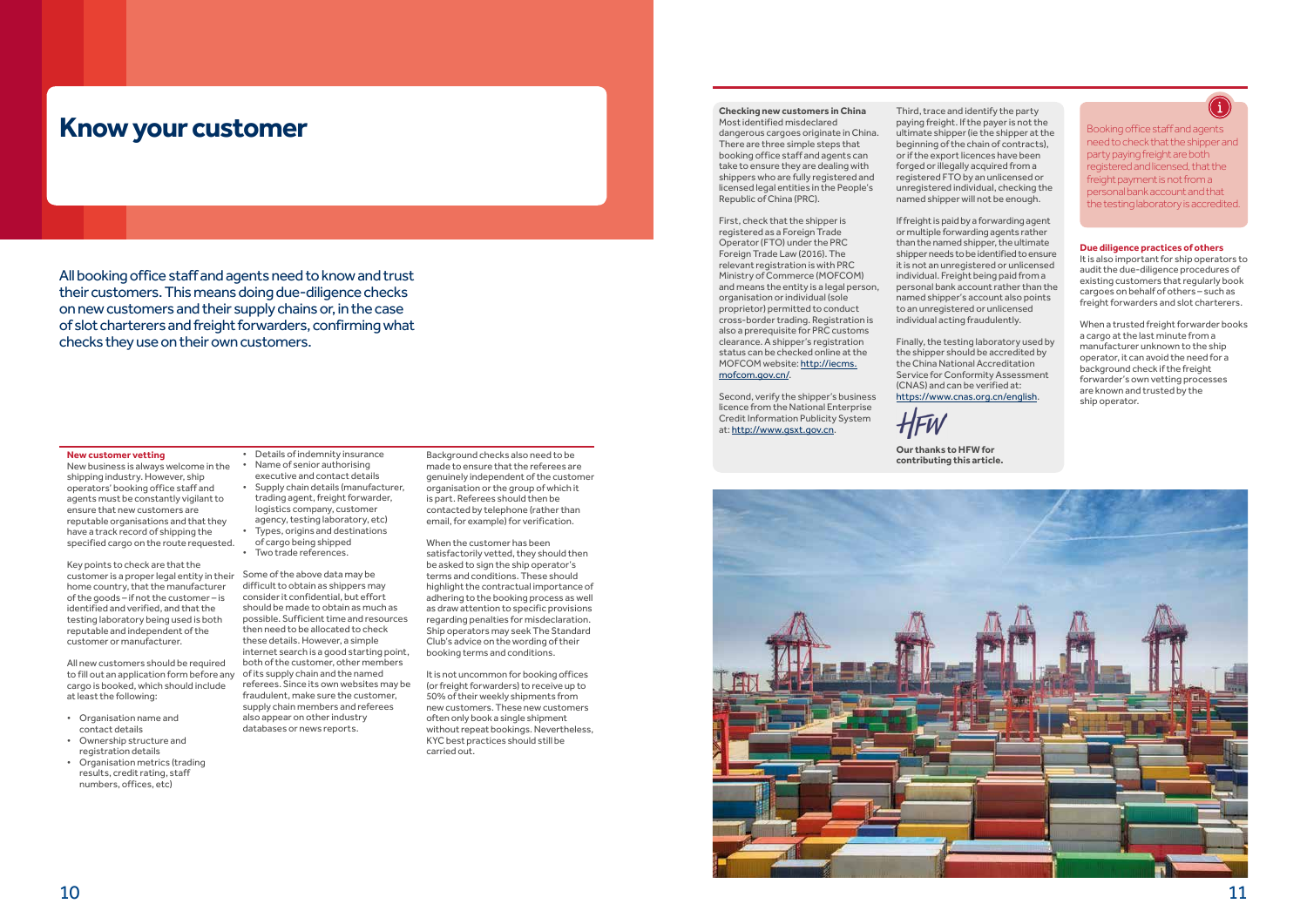### In the case of consortium and slot charterer business, the commercially sensitive and confidential nature of these shipments means the ship operator is usually told little more than the container number, weight, destination port and carriage requirements of non-dangerous goods containers, and not what they contain. As such, the due diligence of the slot charterer needs to be relied upon completely.

Ship operator booking staff therefore need to ask their existing customers and consortium members to provide a regular (at least annual) confirmation of their due-diligence processes for audit and approval. They should be at least as good as the due-diligence processes applied by the ship operator. In practice, this is likely to require agreement from all consortium members.

Freight forwarders in turn will need to ensure that these due-diligence processes are equally applied by their own customers which might be freight forwarders as well.

### **Site visits and inspections**

In an age of online communications and data, it is important for booking staff not to underestimate the value of physical site visits and inspections.

Physically seeing a business in day-today operation and witnessing cargoes being manufactured, tested and packed into containers can provide far more reassurance in just a few hours compared to checking hundreds of pages of documents. While such trips can be time-consuming and expensive, ship operators should consider factoring them into the due-diligence process. Also, trading organisations and manufacturers tend to be geographically concentrated in each country, so it should be practical to visit several sites in a day.

Ship operators should also consider making random unplanned as well as planned visits to add to their confidence levels.

### **Use of due diligence agencies and software**

Finally, ship operators might also wish to consider employing external agencies or software to carry out KYC due-diligence checks – a key benefit being speed.

As InfoSpectrum says on its website, *'KYC due diligence policies are becoming much more important globally, particularly for businesses involved with international trade. The large size and scale of global distributors and shipping organisations means that commercial risks run high, giving fresh importance to the need to quickly and accurately identify partners. Speed is particularly relevant when transactions and other commercial deadlines call for rapid decisions, often in windows as short as hours.'1*

## **The booking process**

It is vital for ship operators to have a robust and reliable container booking process throughout their organisations to keep misdeclared containers off their ships.

### **Booking deadlines**

The starting point for a ship operator's container booking process is to have clearly stated and non-negotiable deadlines for different types of bookings.

For new customers, the need to perform due-diligence KYC checks requires an earlier booking deadline than for existing customers. A booking made via a local booking office may also need to be made earlier to allow time for it to be checked and authorised by the head office, where required.

While it is normal practice to require bookings for dangerous goods to be made earlier than bookings for non-dangerous goods to allow for additional documentation and planning, consideration should also be given to applying the same deadline for non-dangerous goods – which is where the real danger of misdeclared containers lies. This will allow additional time for checking documentation including bills of lading and safety certificates.

Commercial realities mean that it is not always prudent to ban late bookings from existing customers, provided such cases are the exception rather than the rule. However, this flexibility should not be available to new customers or for dangerous goods bookings. Regardless, the same level of checking should be carried out as if the booking had been made on time – even if the ship is already in port.

Similarly, late declaration of a nondangerous cargo should not be allowed except in exceptional circumstances and for existing customers only. If a declaration arrives after the ship has sailed and it proves to be a misdeclaration, there needs to be an agreed on-board procedure for dealing with it – including, if required, returning to port and offloading.

### **Cargo declaration and booking document checks**

Every booking office should have a dangerous goods desk staffed by people who are fully trained in the IMDG code and who have a detailed knowledge of the certification and carriage requirements of each class of dangerous cargo.

If a cargo is declared as an IMDG dangerous good, the booking should automatically be referred to the dangerous goods desk for processing and accepting or rejecting as appropriate. In such cases, the customer (not the booking office) must supply, among other details:

- UN number
- HS code
- IMDG proper shipping name
- hazard class(es)
- packing group
- environmental hazard
- dangerous good declaration
- packing certificate
- independent survey report of packing (for certain UN numbers)
- emergency response procedures
- medical first aid guide.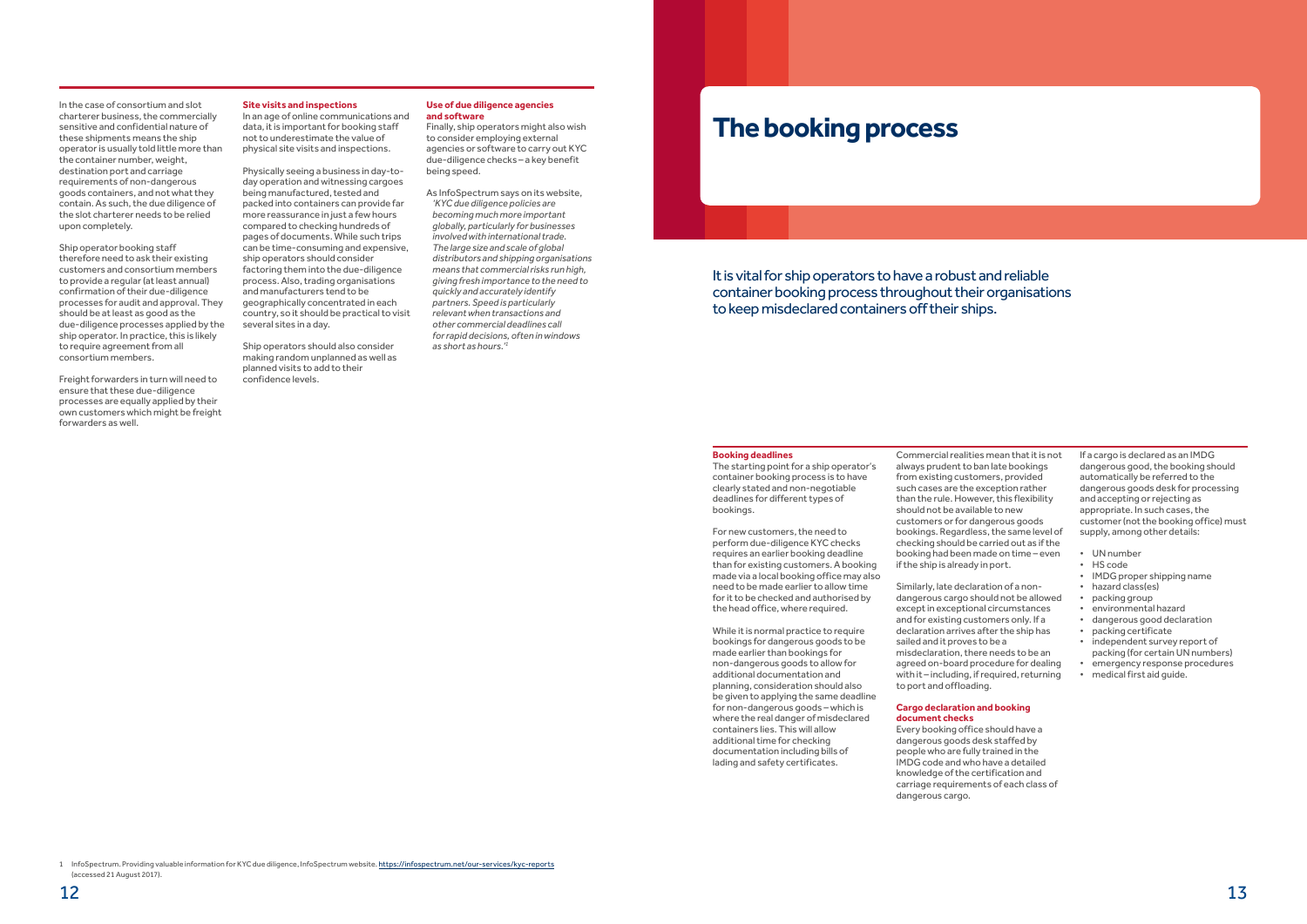



If the cargo is declared as nondangerous, but there are red flags, such as:

- there is no HS code or it is a fake code similar to a dangerous cargo (eg starts with 2828)
- it sounds similar to dangerous cargo (eg calcium chloride, whitening powder or water treatment compound, bleaching powder, disinfectant, chloride of lime or chlorinated lime – software can be used to spot these)
- documentation is incomplete, particularly if there is no packing survey report
- the customer does not usually ship this type of cargo or use this route
- it is a new customer and KYC checks are not particularly reassuring.

The process for handling and controlling documents should be in accordance with ISO 9000<sup>1</sup> quality

The safest option is to treat it as a dangerous cargo and refer it to the dangerous goods desk.

Even if the cargo is declared as nondangerous and there are no red flags, booking office staff need to remain vigilant for fraud and double-check all documentation and certification with a critical eye. All documentation and certification must be in accordance with current rules and regulations, including IMO/ILO/UNECE Code of Practice for Packing of Cargo Transport Units (CTU code).

management and quality assurance standards, so that all communications and checks can be fully audited.

Computerised booking systems must also be robust, reliable and secure, with procedures in place for regular software updates and continuing data back-up. The system must be accessible by all booking office staff so that all documentation and communications relating to the booking can be viewed at any time. The system should also include a regularly updated list of all dangerous cargoes and known synonyms – fraudulent or otherwise – together with booking office policy on what to do with such cargoes and what authority level is required to clear the booking.

1 ISO. ISO 9000:2015 Quality management systems – Fundamentals and vocabulary; ISO 9001:2015 - Quality management systems – Requirements; International Organization for Standardization, 2015. https://www.iso.org/iso-9001-quality-management.html (accessed 21 August 2017).

documentation. Again, this will require a good document control system, whereby the final bill of lading can readily be compared with the original

booking confirmation.

A draft bill of lading is usually prepared by the booking office or documentation department after shipping instructions

is prepared by the documentation department usually at the last moment

**Bill of lading checks** After a booking is accepted, it is vital for booking office staff to ensure that the final bill of lading matches the information on the original booking bill of lading.

the description from an accepted non-dangerous cargo to a dangerous one, or adding the correct cargo description in the 'marks and numbers' box of the bill of lading. The mismatch can also be for declared dangerous cargoes, with a more dangerous or additional one appearing on the final

bill of lading.

Any discrepancy between the final bill of lading and the booking information needs to be quickly flagged and escalated for a decision before the cargo is loaded. Ship masters, officers

and port agents will need to be involved in the process to ensure that no cargo is loaded or bill of lading signed until the booking office has approved the final

### **Referral process**

The whole booking process must have a clear referral process for escalating decisions. 'Red flags' that require more senior-level judgement or investigation must be clearly identified, including:

• new cargo for existing customer • suspected dangerous cargo

- new customer
- have been received, using the information provided at the time of • booking via local office
- booking. However, the final bill of lading • declared dangerous cargo
	- suspected fraud
	- incomplete documentation
- before loading the container on board, which can be quite some time after the • KYC anomalies
- shipping instructions were received. It is at this point that a fraudulent shipper
	- change of documentation
- can request changes, such as switching • bill of lading discrepancy.

• late booking or declaration

Again, the decision-making process should accord to ISO 9000 quality management and assurance standards so as to be fully transparent and auditable.

Investigations should include a comprehensive review of the KYC findings and documentation, meetings with the customer to clarify the issue and, where concerns persist, factory site visits and inspections of the cargo being packed into containers.

All container ship operators should also consider becoming members of CINS, both to benefit from the latest information on attempted fraudulent misdeclarations but also to share their own experiences of such misdeclaration for mutual benefit.

### **Use of checking software**

Finally, consideration should be given to purchasing 'intelligent' frauddetection software. One of the best known and developed systems is Hapag-Lloyd's award-winning Cargo Patrol, which the company announced in May 2017 was being made available to other ship operators via IBM.

The system currently detects around 1,200 bookings of shipments each day that require referral and deeper investigation, equivalent to nearly 6% of the total 7.6m TEU transported by the company each year. Of these, more than 3,500 per year are incorrectly declared bookings of dangerous goods and other sensitive commodities. All Hapag-Lloyd incidents are also reported to and shared with other CINS members, helping to raise awareness in the industry of current cargo risks and trends.

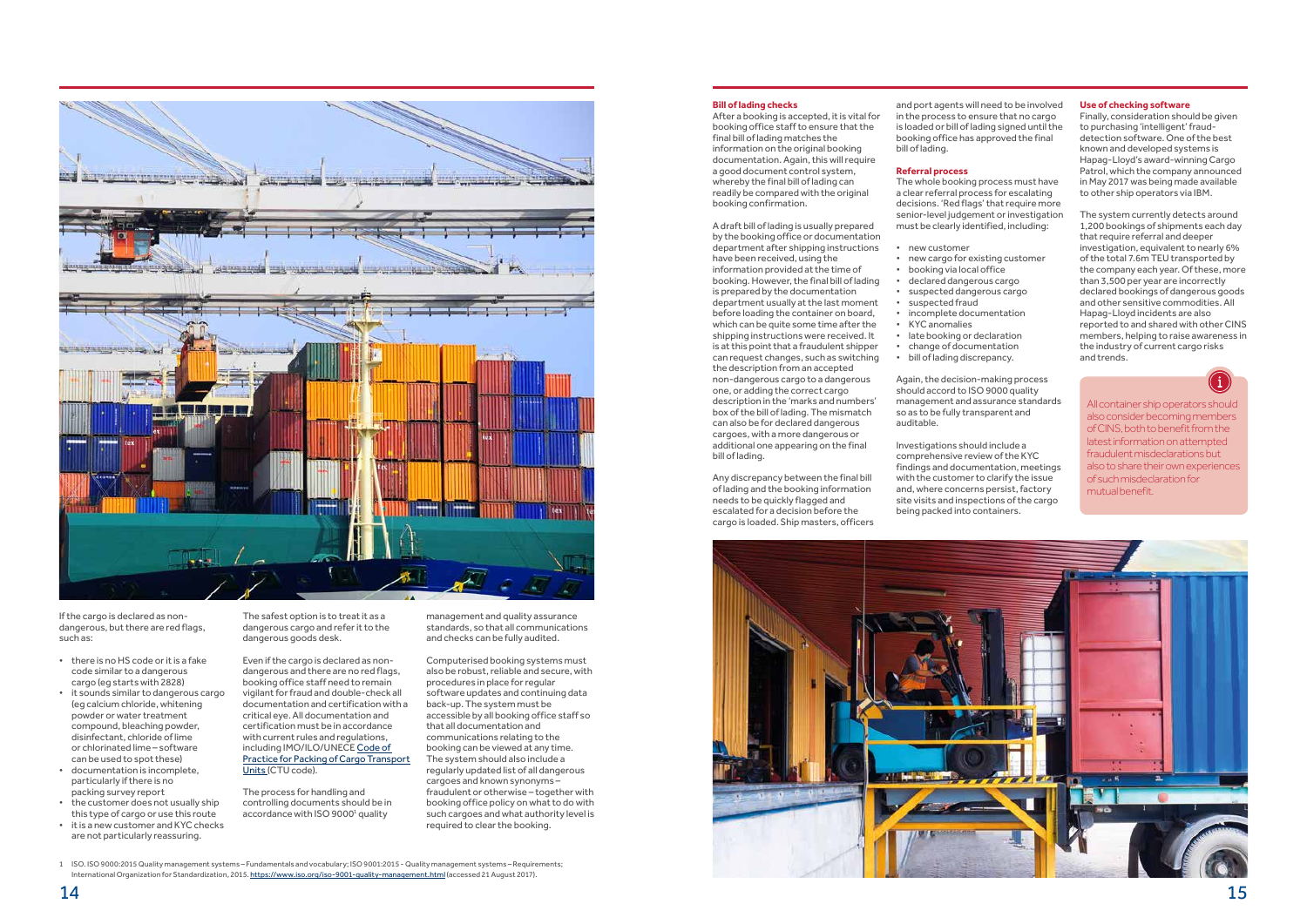### **Hapag-Lloyd's Cargo Patrol**

Dangerous goods that are declared imprecisely, incorrectly or not at all have the potential to pose a major risk to crews, ships, the environment and other cargo on board. Indeed, a single incorrectly declared container is enough to trigger a catastrophe. This prompted Hapag-Lloyd, which was already one of the market leaders for dangerous goods transports, to start searching early on for a solution. In 2011, the company began developing 'Cargo Patrol', its in-house watchdog software. Thanks to this safety software, the liner shipping company was able to identify 4,231 cases of incorrectly declared dangerous goods last year and prevent their shipment. To do so, Hapag-Lloyd's dangerous goods experts investigated more than 263,000 suspicious cases.

The software ensures a real-time scan of more than 7,000 search terms based on 15,000 rules. The watchdog program uses these rules to

specifications on dangerous goods have frequently formed the basis for statutory regulations and thereby become compulsory for the entire industry.

Current Hapag-Lloyd projections indicate that roughly 0.059% of all containers are declared harmless each year even though they contain hazardous materials or other sensitive cargo. This is equivalent to over 18,000 containers per year in the Port of Singapore, or more than 5,000 containers each year in Hamburg. 'We have been able to record a continual increase in suspicious cases in recent years,' Rohlmann says. 'For this reason, we share the view of the major P&I clubs that undeclared cargo presents the biggest future risk when it comes to safety in our industry.'



**Our thanks to Hapag-Lloyd for contributing this article.**

automatically identify the suspicious booking. 'This includes bookings in which synonyms or brand names have been used instead of the correct designations,' explains Ken Rohlmann, Senior Director Dangerous Goods at Hapag-Lloyd. 'When hazardous ammonium nitrate is identified as a "growth regulator for plants", our system recognises that.' Moreover, combinations of certain kinds of cargo or countries of origin as well as obviously falsified attached documents are also suspicious. To improve the search, Hapag-Lloyd continually expands and fine-tunes the list of search terms.

With their many years of experience, Hapag-Lloyd's dangerous goods experts have played a key role in programming effective search routines. In fact, when its dangerous goods department was set up almost 50 years ago, it was the first of its kind in the liner shipping industry. What's more, Hapag-Lloyd's internal

## **Training and incentives**

All booking staff and agents should be comprehensively trained in dangerous cargoes, KYC procedures and the booking process to ensure that everyone is aware of what to look out for. They should also be kept up to date on the latest trends and regulations, and incentivised to spot misdeclared cargoes.

### **Comprehensive approach**

Ship operators need to ensure that all booking staff and agents – including those in the head office and regional or port offices, and covering full-time, part-time and temporary staff – are comprehensively trained in the company's booking policies, procedures and systems.

The potentially catastrophic risks of failing to spot a misdeclared cargo are too high to allow an untrained person to have any responsibility in a booking office, even just for a day. As Hapag-Lloyd reports, it detects over 1,200 suspicious bookings each day – if just one of these gets through, a ship operator could face dire consequences.

A comprehensive approach to training will ensure that all staff are much more alert to the risk of misdeclared bookings as well as providing greater flexibility for covering periods of sickness and leave. It will also help with succession planning.

The training should cover all aspects of dangerous cargoes, KYC procedures and booking processes as set out in previous sections of this guide. Ideally, all booking office staff should be capable of working on the dangerous goods desk, the non-dangerous goods desk and the document control department, with regular rotations arranged to ensure they remain familiar with all parts of the booking process. Inclusion of documentation staff is vital as they can ensure that any discrepancies between final and draft bills of lading are checked back to the original booking.

As with all training programmes, the booking office training programme should include defined training curricula for all levels of staff – from new joiners to senior management – together with continuing professional development activities, mentoring, training records and certification.

### **IMDG code training requirements**

IMDG code chapter 1.3 imposes mandatory training provisions for all shore-based personnel who accept and document dangerous goods for shipping, including shipping line operators. This includes having a thorough knowledge of the IMDG code and being trained in documentation requirements and local requirements at loading and discharge ports.

Paragraph 1.3.1.2.1 on general awareness and familiarisation training says:

*'1. each person shall be trained in order to be familiar with the general provisions of dangerous goods transport provisions 2. such provisions shall include a description of the classes of dangerous goods; labelling, marking, placarding, packing, stowage, segregation and compatibility provisions; a description of the purpose and content of the dangerous goods transport documents…; and a description of available emergency response documents.'*

It also says records of training must be kept by the ship operator and made available to the employee or competent authority on request.

IMDG training needs to be provided to all booking office staff, including the dangerous goods desk, the non-dangerous goods desk, the documentation control department, head office and all regional and port offices. It should include full-time, part-time and temporary staff of all levels of seniority.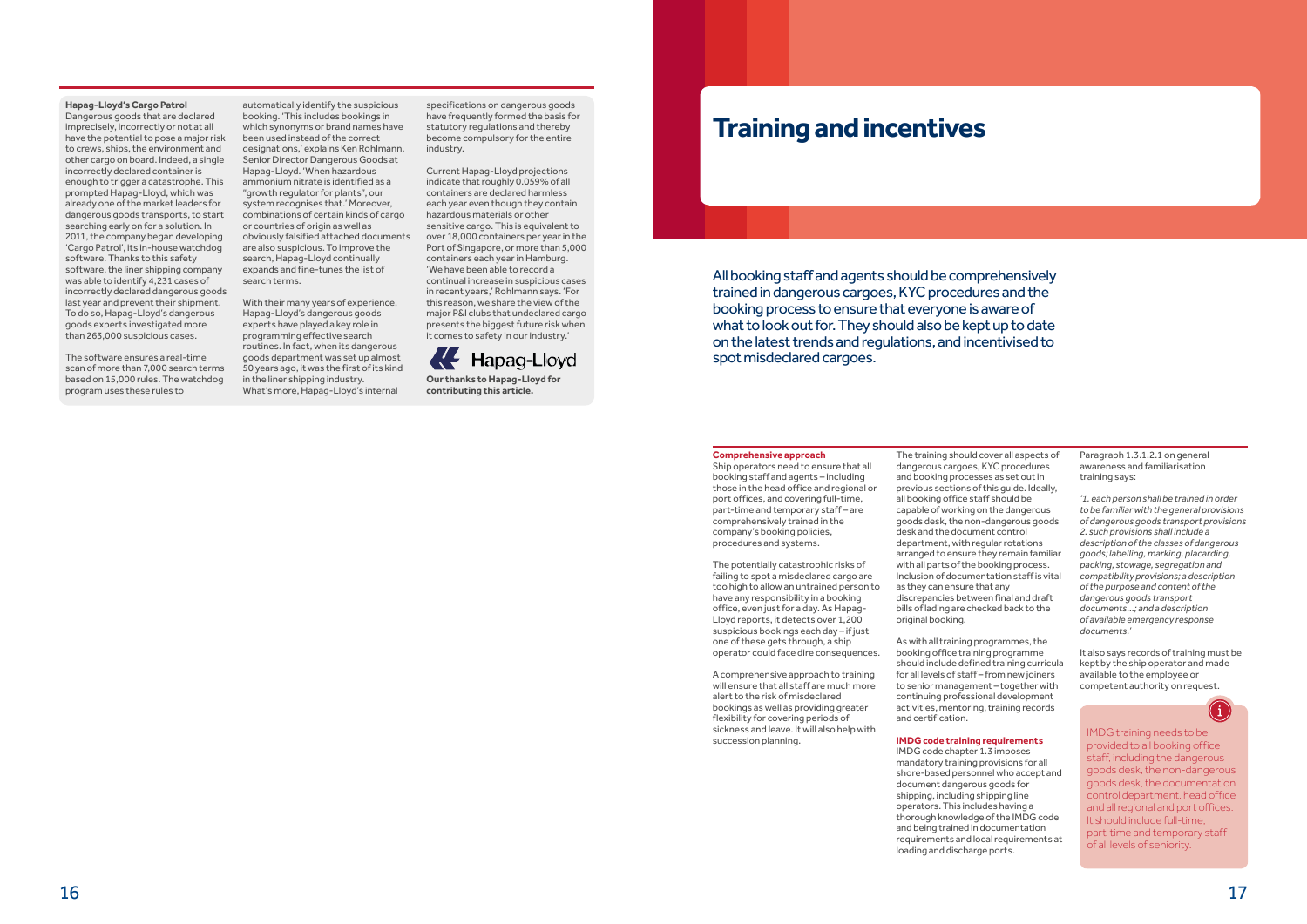### **Incident reviews and case studies**

As part of continuing professional development activities, the ship operator should hold regular reviews of misdeclaration incidents with booking office staff so that system weaknesses can be identified and lessons learnt.

Case studies from other organisations such as CINS should also be studied to keep abreast of the latest developments with dangerous cargoes and fraudulent activity worldwide.

### **Incentivisation**

Consideration should be given to rewarding, recognising or otherwise incentivising booking office staff for their efforts in identifying misdeclarations.

Given the potentially huge cost saving achieved by detecting a misdeclared cargo, it does not seem unreasonable to reward individuals or teams with bonus payments or benefits for their diligence on the ship operator's behalf.

The 'carrot' approach could be complemented with the 'stick', with penalties or warnings for staff who fail to spot an obvious fraud – though care needs to be taken as this could have an overall adverse effect on staff morale and loyalty.



Above all, the booking staff should feel empowered to identify and challenge suspicious bookings and not feel under commercial or peer pressure to accept bookings without sufficient due diligence.



# **Conclusion**

This guide sets out in general terms how container ship operators can do more to protect themselves from the real and serious risk of accepting a booking for a misdeclared dangerous cargo.

It recognises that every company has a different approach to booking as well as different commercial priorities and constraints. The key is to identify and close as many loopholes as possible which could be exploited by fraudulent shippers.

By ensuring all booking office staff and agents know about dangerous cargoes, know their customers and rigorously check all booking documentation, the chances of loading one of the two million misdeclared containers shipped every year will be significantly reduced.

**The Standard Club is grateful to both Chris Spencer and Simon Fullalove for their contribution to this publication.**